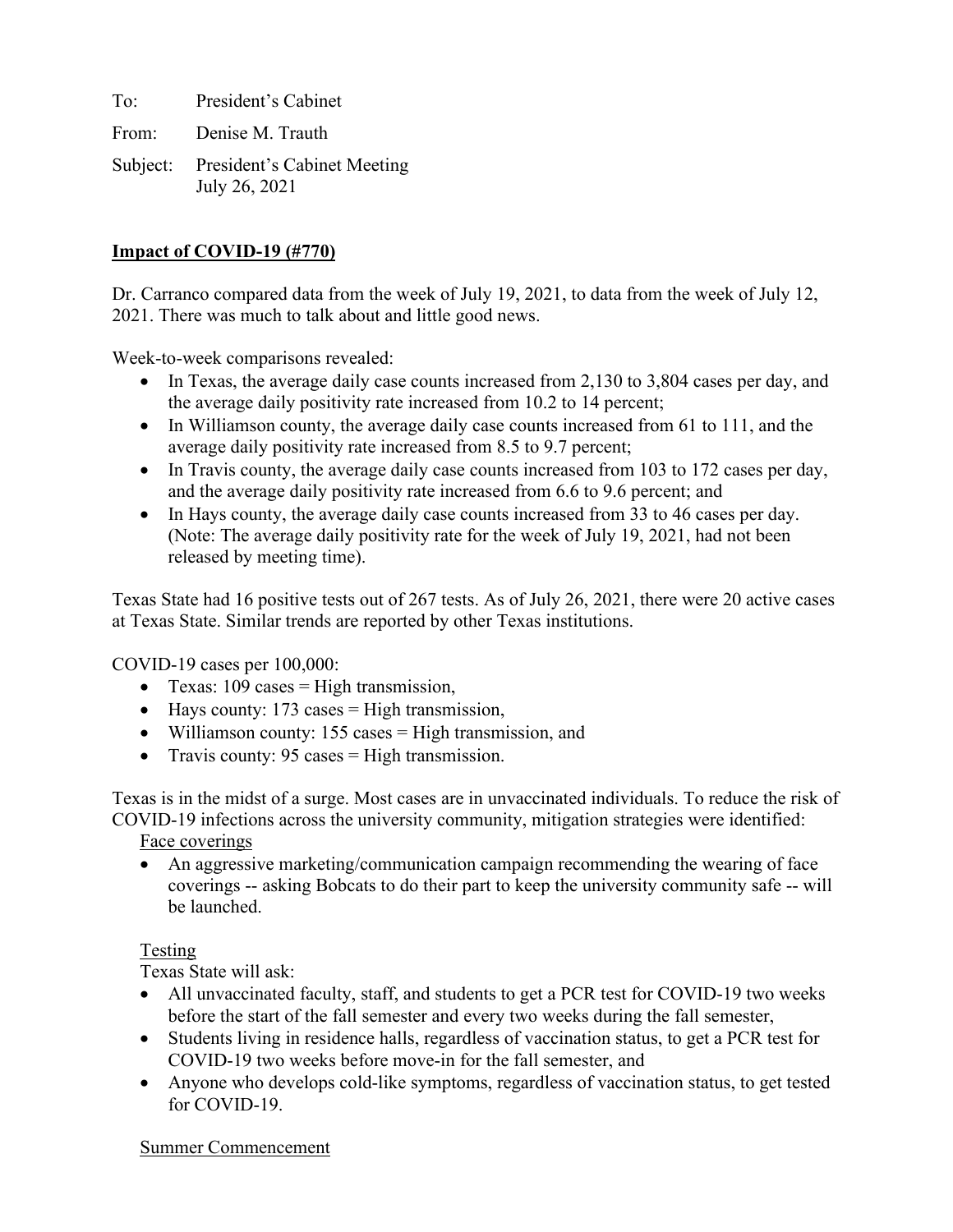- Employees, stationed at entrances, will hand out face coverings, and
- Messages will be sent via email and other channels to candidates and their guests, recommending them to wear face coverings.

Dr. Teis reviewed key aspects of the Sun Belt Conference's COVID-19 protocol. Studentathletes, who are not vaccinated, will be tested once per week. The band/spirit protocols have been finalized; they will be allowed on the field, but not near the players.

Mr. Algoe and Dr. Lloyd led a discussion on incentivizing vaccinations at the start of the fall semester. Dr. Lloyd will seek guidance from The TSUS Office of General Counsel to determine if this is permissible in light of [Governor Abbott's Executive Order GA-36.](https://gov.texas.gov/uploads/files/press/EO-GA-36_prohibition_on_mandating_face_coverings_response_to_COVID-19_disaster_IMAGE_05-18-2021.pdf)

### **Protocol for Student Deaths**

Dr. Hernandez and guest Dr. Vincent Morton, Associate Vice President and Dean of Students, reviewed the protocol for student death notifications and UPPS 07.11.06, Responding to Student Deaths. The Dean of Students Office is the primary point of contact to the affected family; and is responsible for coordinating the university's response to a student death. Mr. Algoe recommended streamlining/simplifying section 03.02 of the notification process. When a student death occurs during a university-sponsored event that is off university property, the faculty, staff, or student leader accompanying the students should be directed to contact UPD, who will then contact the Dean of Students. The UPPS will be revised based on the feedback given to Cabinet and will then go through the standard review process.

### **Student Affairs Reorganization**

Dr. Hernandez discussed the reorganization of the Division of Student Affairs. The most significant change is the reorganization of some departments into three clusters: Advocacy and Support; Engagement and Involvement; and Health, Counseling, and Wellbeing. A few small units have morphed into a Student Cares Center in the Dean of Students Office.

# **Website Accessibility Plan (#731)**

Mr. Pierce discussed the current state of organizational charts on Texas State webpages as related to accessibility. Mr. Pierce proposed that the IT Division's new standard serve as the university standard for displaying organizational charts. President Trauth and Mr. Algoe recalled that Dr. Best Wuest may be leading a work group to establish a university standard for how organizational charts are to be displayed on Texas State webpages that comply with SACSCOC and accessibility standards. Dr. Lloyd will reach out to Dr. Wuest for more information.

### **RTA 8/30/2021 Discuss university standard for displaying organizational charts in a way that complies with SACSCOC and accessibility standards.**

# **President's Update (#556)**